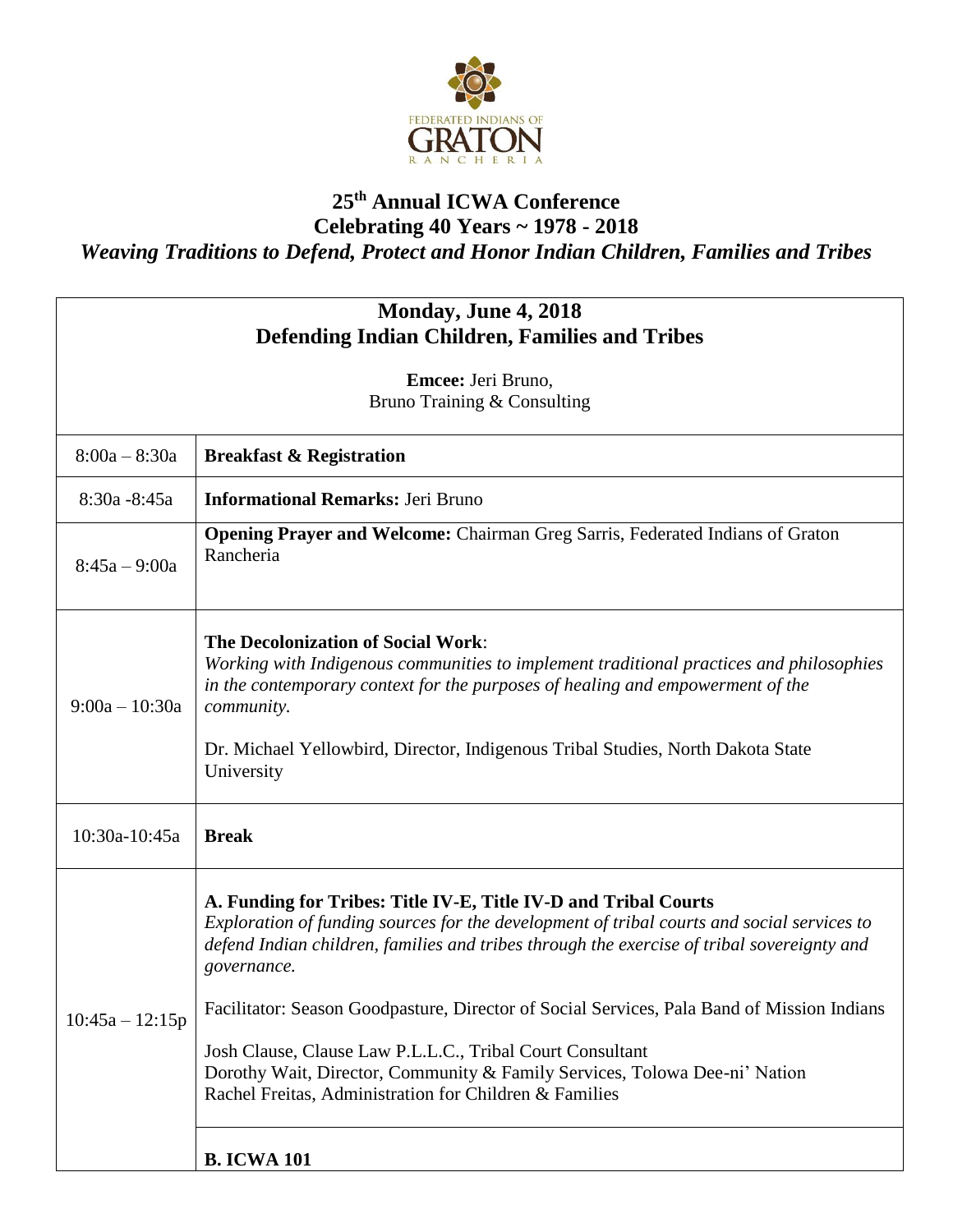|                  | Nuts and bolts of ICWA for new tribal representatives and county staff (or those who want a<br>refresher course).                                                                                                                                                                                                                                                                                                               |
|------------------|---------------------------------------------------------------------------------------------------------------------------------------------------------------------------------------------------------------------------------------------------------------------------------------------------------------------------------------------------------------------------------------------------------------------------------|
|                  | Mica Llerandi, Staff Attorney, California Indian Legal Services (Escondido office)                                                                                                                                                                                                                                                                                                                                              |
|                  | C. California's Child Welfare CSEC Program & Tribal Engagement Efforts                                                                                                                                                                                                                                                                                                                                                          |
|                  | Facilitator: Heather Hostler, Director, Office of Tribal Affairs, CDSS                                                                                                                                                                                                                                                                                                                                                          |
|                  | Liz Azevedo, Manager, CDSS Child Trafficking Response Unit<br>Jeannette McNeill, Analyst, CDSS Child Trafficking Response Unit<br>Kelley Hartman, Analyst, CDSS Child Trafficking Response Unit<br>Nichole Williamson, Director, Alpine County Health & Human Services Department                                                                                                                                               |
| $12:30p - 1:45p$ | <b>LUNCH: Celebrating 40 Years of ICWA</b>                                                                                                                                                                                                                                                                                                                                                                                      |
|                  | Honorable Abby Abinanti, Yurok Tribal Court – Keynote<br>(Lunch is generously sponsored by the Pechanga Band of Luiseno Indians)                                                                                                                                                                                                                                                                                                |
| $2:00p - 3:30p$  | The Promise of the Indian Child Welfare Act:<br><b>Cohesive Tribal and State Responses to a Gold Standard Under Attack</b><br>Tribal and State mobilization for a unified approach to defend Indian children, families and<br>tribes.                                                                                                                                                                                           |
|                  | Facilitator: Jack Trope, Sr. Director, Indian Child Welfare Programs, Casey Family<br>Programs                                                                                                                                                                                                                                                                                                                                  |
|                  | Angelina Arroyo, Vice-Chairwoman, Habematolel Pomo of Upper Lake<br>Kimberly Cluff, In-House General Counsel, Morongo Band of Mission Indians<br>Kate Fort, Staff Attorney for the Indigenous Law and Policy Center at Michigan State<br>University College of Law; Director, Indian Law Clinic<br>Michael Newman, Director, CA DOJ Bureau of Children's Justice                                                                |
| $3:30p - 3:45p$  | <b>Break</b>                                                                                                                                                                                                                                                                                                                                                                                                                    |
| $3:45p - 5:15p$  | A. Tribal Customary Adoption - 8 Years Later<br>An overview of the California permanency option for Indian children that provides for<br>adoption without a termination of parental rights, with a focus on addressing the technical<br>issues that have arisen since its passage in 2010.<br>Kimberly Cluff, In House Counsel, Morongo Band of Mission Indians<br>Maureen Geary, Attorney, Maier Pfeffer Kim Geary & Cohen LLP |
|                  | <b>B. Indigenous Mental Health</b>                                                                                                                                                                                                                                                                                                                                                                                              |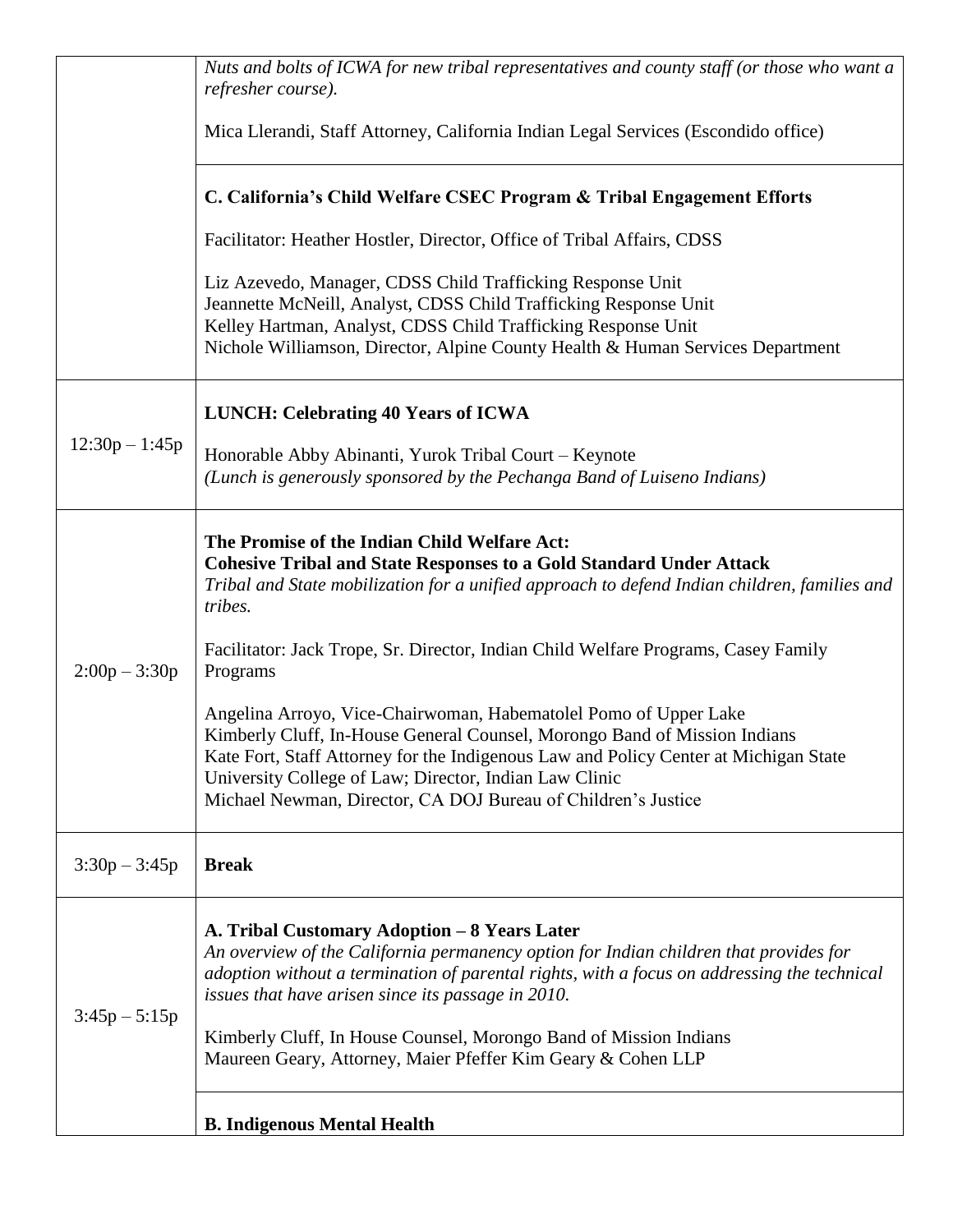| Rethinking mental health services in Native American communities, to include traditional<br>healers, clinically trained service people and cross-cultural mental health to bridge the gap<br>between indigenous and western-based forms of healing. |
|-----------------------------------------------------------------------------------------------------------------------------------------------------------------------------------------------------------------------------------------------------|
| Facilitator: Angie Arroyo, Vice-Chair Habematolel Pomo of Upper Lake                                                                                                                                                                                |
| Dr. Virgil Moorehead, Jr., Behavioral Health Director, Two Feathers Native American<br><b>Family Services</b>                                                                                                                                       |
| Dr. Michael Yellowbird, Director, Indigenous Tribal Studies, North Dakota State<br>University                                                                                                                                                       |
|                                                                                                                                                                                                                                                     |
| <b>C. Tribal TANF &amp; ICWA</b><br>Utilizing TANF programs and services as a part of best practices for tribal child welfare.                                                                                                                      |
| Facilitator: Scott Boyle, Director, Tribal TANF of Sonoma & Marin, Federated Indians of<br>Graton Rancheria                                                                                                                                         |
| Glenn Basconcillo, Founder and President of GNB Consulting, Inc.                                                                                                                                                                                    |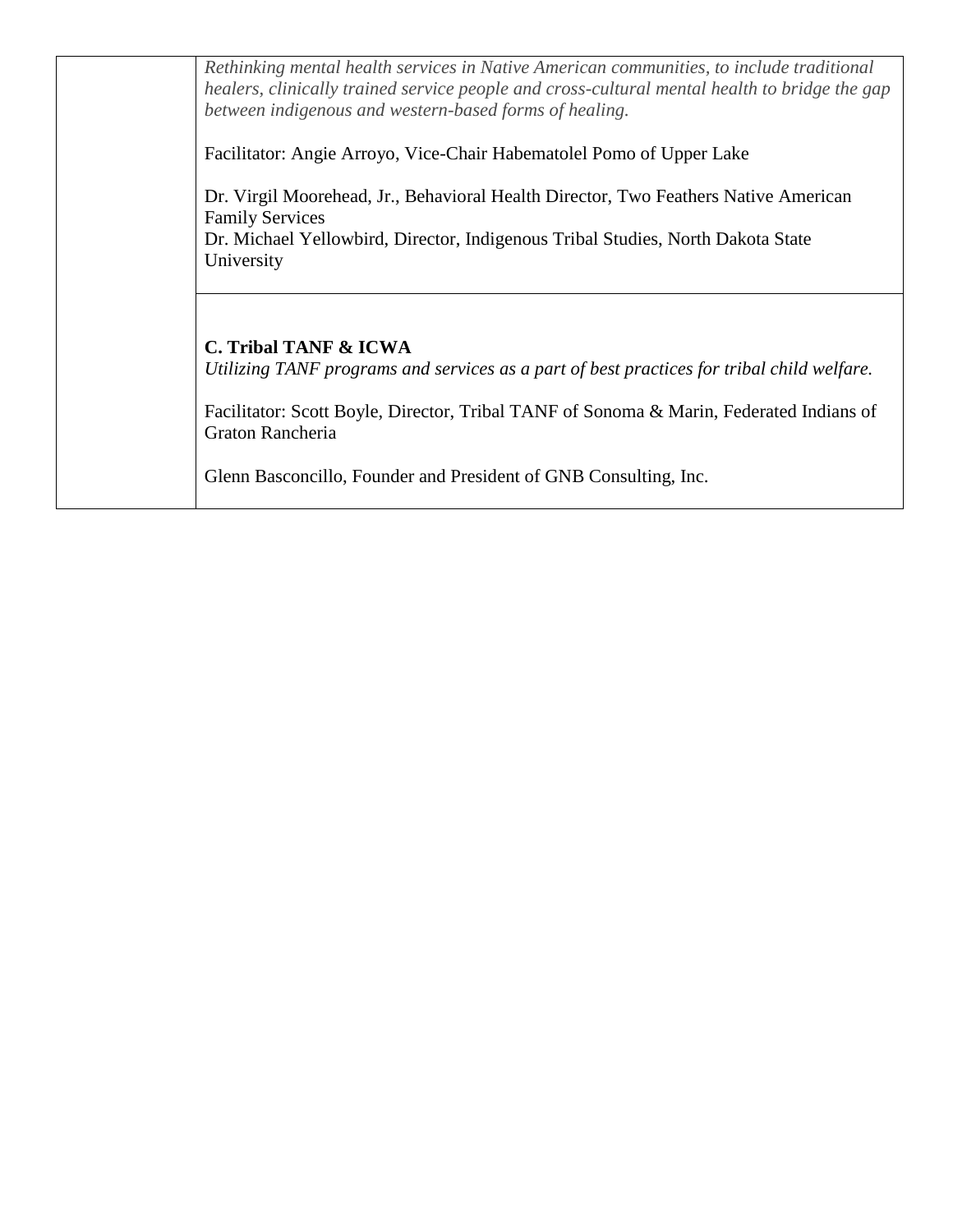| Tuesday, June 5, 2018<br><b>Protect Indian Children, Families and Tribes</b> |                                                                                                                                                                                                                                                                                                                                                                                                                                                                                                                                           |  |
|------------------------------------------------------------------------------|-------------------------------------------------------------------------------------------------------------------------------------------------------------------------------------------------------------------------------------------------------------------------------------------------------------------------------------------------------------------------------------------------------------------------------------------------------------------------------------------------------------------------------------------|--|
| <b>Emcee:</b> Jeri Bruno                                                     |                                                                                                                                                                                                                                                                                                                                                                                                                                                                                                                                           |  |
| Bruno Training & Consulting                                                  |                                                                                                                                                                                                                                                                                                                                                                                                                                                                                                                                           |  |
| 8:30a-8:45a                                                                  | <b>Opening Prayer:</b> Tribal Youth – Graton Language Program                                                                                                                                                                                                                                                                                                                                                                                                                                                                             |  |
| $8:45a - 10:30a$                                                             | <b>Protecting Tribal Children in California:</b><br>A year in review of tribal, state and judicial efforts seeking ICWA compliance to protect<br>Indian children, families and tribes.<br>Facilitator: Maureen Geary, Attorney, Maier Pfeffer Kim Geary & Cohen LLP                                                                                                                                                                                                                                                                       |  |
|                                                                              | Robert Smith, Chairman, Pala Band of Mission Indians; Board Chair, California Tribal<br><b>Families Coalition</b><br>Delia Sharpe, Executive Director, California Tribal Families Coalition<br>Michael Newman, Director, CA DOJ Bureau of Children's Justice<br>Ann Gilmour, Attorney, Center for Families, Children & the Courts   Operations &<br>Programs Division, Judicial Council of California<br>Heather Hostler, Director, CDSS Office of Tribal Affairs<br>Will Lightbourne, Director, California Department of Social Services |  |
| $10:30a - 10:45a$                                                            | <b>Break</b>                                                                                                                                                                                                                                                                                                                                                                                                                                                                                                                              |  |
| $10:45a - 12:00p$                                                            | <b>Native Empowerment to Stop Human Trafficking in Indian Country</b><br>Jeri Moomaw, Executive Director, Innovations Human Trafficking Collaborative                                                                                                                                                                                                                                                                                                                                                                                     |  |
| $12:00p - 1:30p$                                                             | <b>LUNCH: Tribal Youth Empowerment</b><br>Theda New Breast, M.P.H., Master Trainer/Facilitator, Native Wellness Institute                                                                                                                                                                                                                                                                                                                                                                                                                 |  |
| $1:30p - 3:00p$                                                              | A. Resource Family Approval: It's Different Than What You Think<br>Facilitator: Delia Sharpe, Ex. Director, California Tribal Families Coalition<br>Angie Schwartz, Policy Program Director, Alliance for Children's Rights<br>Sheri Ghalayini, ICWA Director, Enterprise Tribe, Estom Yumeka Maidu Tribe<br>Kendra Elmendorf, Manager, RFA Implementation Unit<br>Continuum of Care Reform Branch, CDSS                                                                                                                                  |  |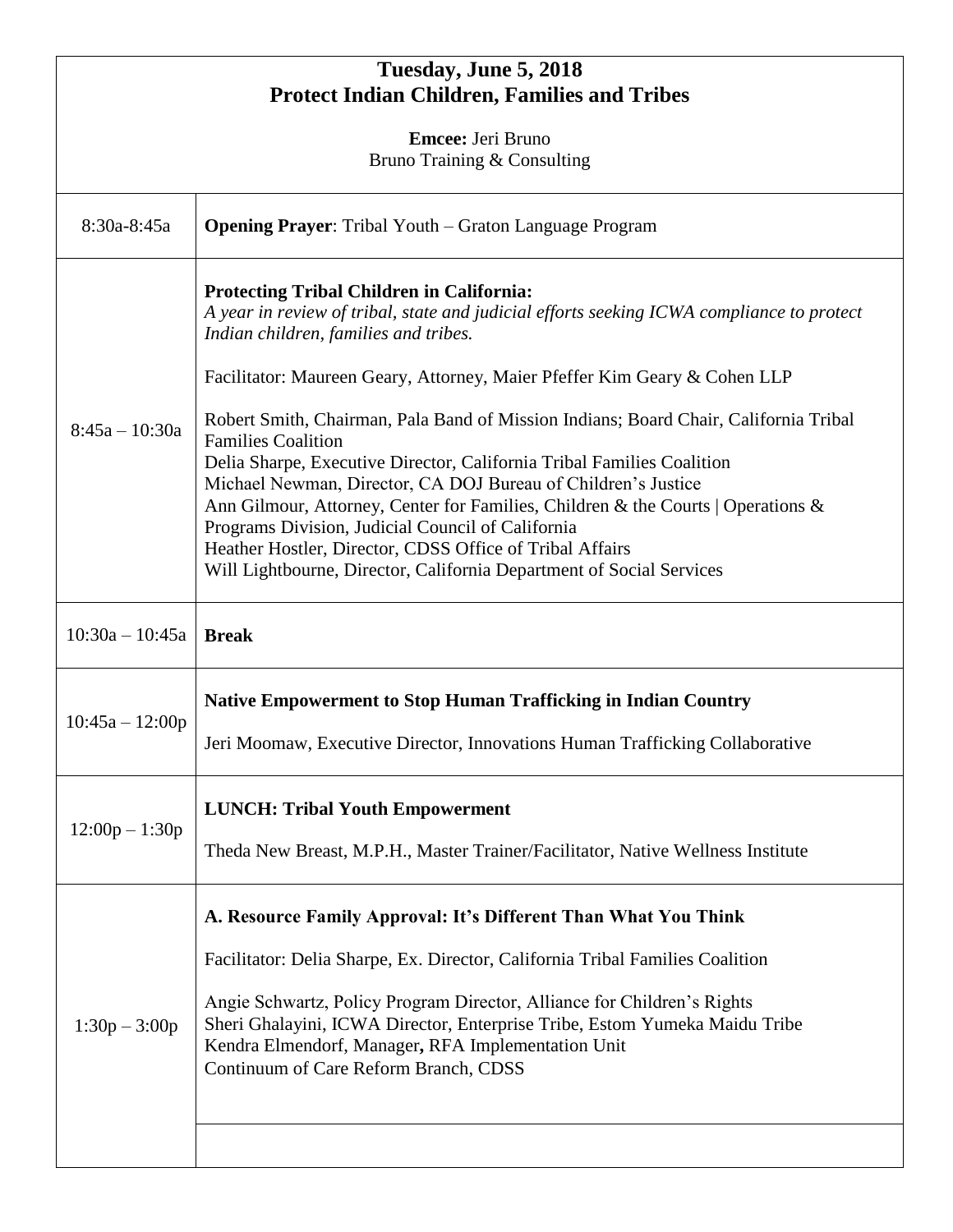|                 | <b>B. Tribal Criminal Background Checks</b><br>Enhancing Tribal Placements to protect Indian children, families and tribes.<br>Facilitator: Season Goodpasture, Director, Pala Social Services<br>Dorothy Alther, Executive Director, California Indian Legal Services<br>Laila DeRouen, Indian Child & Family Preservation Program<br>Valerie Earley, Branch Chief, Child and Youth Permanency Branch<br>C. Qualified Expert Witness: Interactive Session<br>Facilitator: Lara Walker, Director, Wellness and Justice Department, ICWA Representative,<br>Federated Indians of Graton Rancheria<br>Michele Fahley, Deputy General Counsel, Pechanga Band of Luiseno Indians<br>Corrina Garbani Sanchez, Child and Family Services Manager, Pechanga Band of Luiseno<br>Indians<br>Elizabeth Elgin-DeRouen, Advocate, Indian Child & Family Preservation Program |
|-----------------|------------------------------------------------------------------------------------------------------------------------------------------------------------------------------------------------------------------------------------------------------------------------------------------------------------------------------------------------------------------------------------------------------------------------------------------------------------------------------------------------------------------------------------------------------------------------------------------------------------------------------------------------------------------------------------------------------------------------------------------------------------------------------------------------------------------------------------------------------------------|
|                 | <b>Break</b>                                                                                                                                                                                                                                                                                                                                                                                                                                                                                                                                                                                                                                                                                                                                                                                                                                                     |
| $3:30p - 5:00p$ | <b>CDSS 101: How California's Child Welfare System Works</b><br>Facilitator: Heather Hostler, Director, Office of Tribal Affairs, CDSS<br>Dave McDowell, Branch Chief, Children's Services Operation and Evaluation Branch<br>Valerie Early, Branch Chief, Child and Youth Permanency Branch<br>Kelly Winston/Mary Sheppard Branch Chief, Child Protection and Family Support Branch<br>Roy Westfall, Attorney III, CDSS Legal                                                                                                                                                                                                                                                                                                                                                                                                                                   |
| $5:00p - 6:00p$ | <b>Break</b>                                                                                                                                                                                                                                                                                                                                                                                                                                                                                                                                                                                                                                                                                                                                                                                                                                                     |
| $6:00p - 7:30p$ | <b>Dinner at GRC Ballroom</b><br>How a Mountain Was Made ~ a play by Chairman Greg Sarris                                                                                                                                                                                                                                                                                                                                                                                                                                                                                                                                                                                                                                                                                                                                                                        |